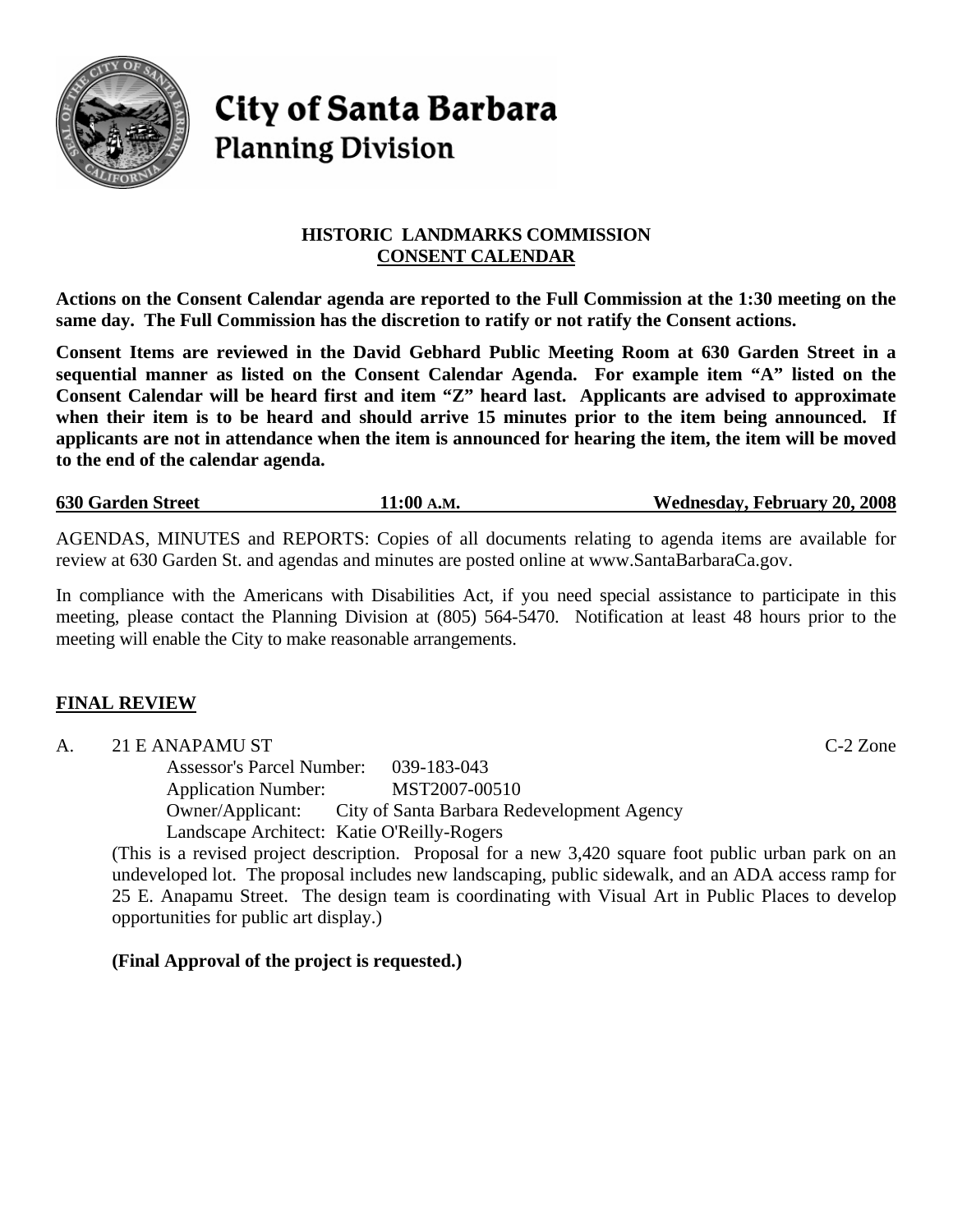#### **NEW ITEM**

| <b>B.</b> | 138 E CANON PERDIDO ST           |                                                            | $C-2$ Zone |
|-----------|----------------------------------|------------------------------------------------------------|------------|
|           | <b>Assessor's Parcel Number:</b> | 031-011-004                                                |            |
|           | <b>Application Number:</b>       | MST2008-00063                                              |            |
|           | Owner:                           | Pueblo Viejo Properties, Ltd.                              |            |
|           | Applicant:                       | Joseph Swain                                               |            |
|           | Contractor:                      | <b>Bob's Canvas Shop</b>                                   |            |
|           | <b>Business Name:</b>            | Pizza Perdido                                              |            |
|           |                                  | (Proposal to install a new awning at the front elevation.) |            |

#### **REVIEW AFTER FINAL**

C. 121 W CARRILLO ST C-2 Zone

| <b>Assessor's Parcel Number:</b>                                             | 039-313-022             |
|------------------------------------------------------------------------------|-------------------------|
| <b>Application Number:</b>                                                   | MST2007-00493           |
| Owner:                                                                       | City of Santa Barbara   |
| Architect:                                                                   | <b>KBZ</b> Architects   |
| <b>Business Name:</b>                                                        | City Fire Station No. 1 |
| $(D_{\text{max}} - 1)$ for a set of a second product $1 \cdot 1$ of fixed fl |                         |

(Proposal for a seismic upgrade, remodel of first floor offices and second floor dormitory, ADA compliance work, new elevator, and a 515 square foot addition.)

**(Review After Final of temporary installation of portable trailers during construction of this project. Trailers would remain in place for a period not to exceed nine months.)**

#### **NEW ITEM**

| D. | 301 PASEO NUEVO            |                                                                          | C-2 Zone |
|----|----------------------------|--------------------------------------------------------------------------|----------|
|    |                            | Assessor's Parcel Number: 037-400-015                                    |          |
|    | <b>Application Number:</b> | MST2008-00075                                                            |          |
|    | Owner:                     | Santa Barbara Redevelopment Agency                                       |          |
|    | Applicant:                 | Paseo Nuevo Associates                                                   |          |
|    | Agent:                     | Glen Morris                                                              |          |
|    | <b>Business Name:</b>      | Aerie                                                                    |          |
|    |                            | (Proposal for a storefront alteration to a retail space in Paseo Nuevo.) |          |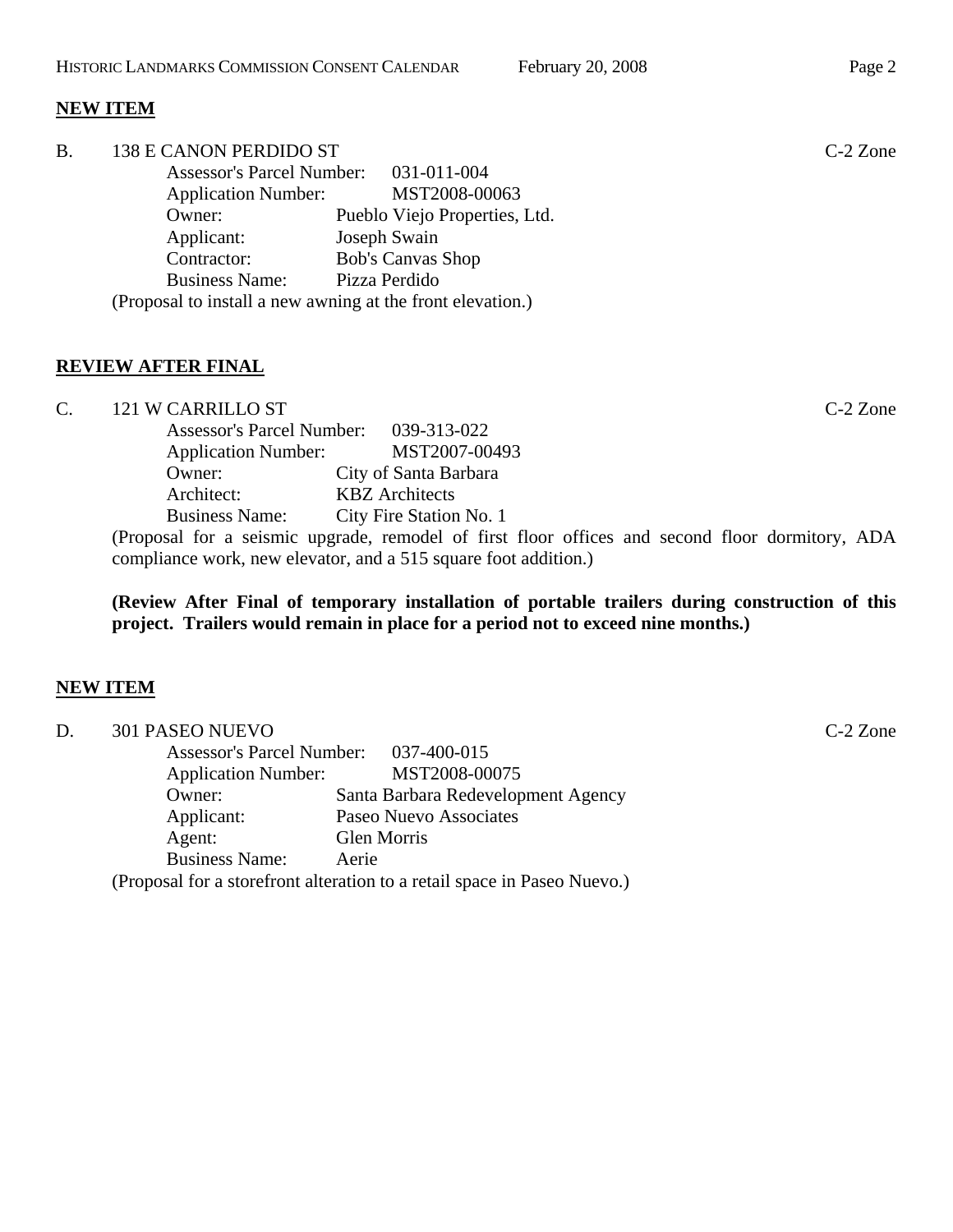## **CONTINUED ITEM**

| E. | 721 LAGUNA ST              |                                       |                                         |  |  | R-3 Zone                                  |  |
|----|----------------------------|---------------------------------------|-----------------------------------------|--|--|-------------------------------------------|--|
|    |                            | Assessor's Parcel Number: 031-091-008 |                                         |  |  |                                           |  |
|    | <b>Application Number:</b> |                                       | MST2007-00422                           |  |  |                                           |  |
|    | Owner:                     |                                       | City of Santa Barbara Housing Authority |  |  |                                           |  |
|    | Applicant:                 |                                       | <b>Christine Pierron</b>                |  |  |                                           |  |
|    | $\sqrt{ }$                 |                                       |                                         |  |  | $\sim$ $\sim$ $\sim$ $\sim$ $\sim$ $\sim$ |  |

(Proposal for alterations to the building housing the Community Room of the Presidio Springs residential development. The proposed project includes a new roof with four new skylights, replacement of existing windows and doors, and a new entry at the gable end of the building. Also proposed is the demolition of an exterior six foot tall wall, upgraded hardscaping, and an interior remodel.)

#### **(Second Concept Review.)**

#### **FINAL REVIEW**

#### F. 102 E PUEBLO ST E-1 Zone

| <b>Assessor's Parcel Number:</b> | 025-201-024          |
|----------------------------------|----------------------|
| <b>Application Number:</b>       | MST2006-00451        |
| Owner:                           | Melville Sahyun      |
| Designer:                        | <b>Steve Morando</b> |

(This structure is on the City's List of Potential Historic Resources as being eligible for Structure of Merit status. This is a revised project. Proposal for a two-story addition and remodel of an existing onestory single-family residence located in the Mission Area Special Design District. The proposal includes a 909 square foot first- and second-story addition, a second-story deck, interior and exterior remodeling, and a roof-mounted solar array. The project would result in a 3,240 square foot two-story dwelling with the existing detached garage, greenhouse, and accessory building to remain on the 15,947 square foot lot. Modifications are requested for exterior remodeling in the setbacks.)

#### **(Final approval of the project is requested.)**

# **(PROJECT REQUIRES COMPLIANCE WITH STAFF HEARING OFFICER RESOLUTION NO. 078-07.)**

#### **NEW ITEM**

| G. | 1903 STATE ST                                                                 |                                             | $C-2$ Zone |
|----|-------------------------------------------------------------------------------|---------------------------------------------|------------|
|    |                                                                               | Assessor's Parcel Number: 025-371-012       |            |
|    | <b>Application Number:</b>                                                    | MST2008-00070                               |            |
|    | Owner:                                                                        | Harrison Bull                               |            |
|    | Architect:                                                                    | <b>Charles McClure, Landscape Architect</b> |            |
|    | <b>Business Name:</b>                                                         | Re/Max                                      |            |
|    | (Proposal for approval of an as-built landscape plan to abate ENF2006-00615.) |                                             |            |